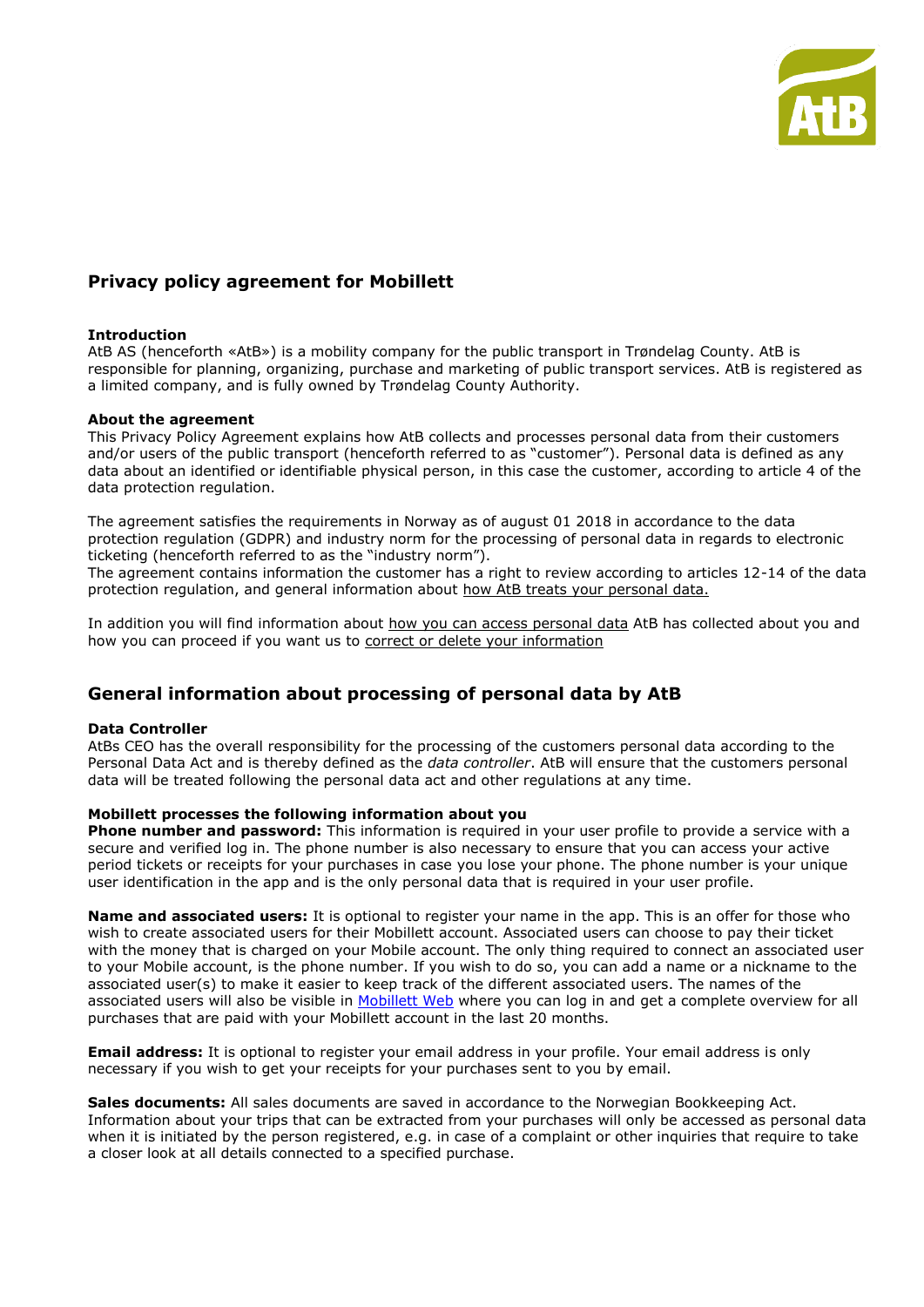

### **Information about method of payment:**

**Credit card** – To be able to pay by credit card there is an interface towards the payment service that enables the registration of a credit card via the Mobillett app without saving all card details in Mobillett. Even if you choose to save one or more credit cards in your profile, your full card details will only be accessible by the payment service. Only the six first and the last four digits of your card number and the expiration date will be saved in connection to the app. This is required to enable the customer to recognize his or her registered card, to generate necessary details that are required for a receipt, and to ensure a customer's possible claim of reimbursement.

**Phone number –** Your phone number will be transmitted to the payment service of your mobile provider, Strex, if you wish to pay with your phone bill.

**Details for Mobillett account –** With a Mobillett account you can charge a chosen amount of money which you or an associated user can use to pay tickets with. The system processes information about balance and transactions on your Mobillett account, including recharging history, purchases, reimbursements and credits.

**Technical information:** When you use the Mobillett app or Mobillett Web, your IP-address, time of request, information about browser or mobile phone, and version number and mobile platform for the app, including the chosen language, will be logged in an application log. This information is required to enable the function of the service on the given platform/mobile phone and will be logged for the service to function as intentioned. This also gives us necessary information to solve a problem that may occur in case of a malfunctioning of the system. We do not use any form of analytics (e.g. Google Analytics) that collects data about or logs patterns of identifiable users. The only related functions are crash reports via HockeyApp that provide fully anonymized crash reports and are considered as an aid to secure fast correction of errors in case the app should crash.

**Journey data:** By accepting that the app can access to the phones GPS, position data will only be used locally on the phone. No position data will be logged in the app and transmitted to backend. The only journey data that will be processed is the information about the chosen departure location/-zone and destination/ zone that is necessary to document purchases and calculate the correct prize. The journey data that is connected to your purchase will be saved and anonymized together with other data in the sales documentation

#### **Sources of personal data**

All the personal data that are processed in connection to Mobillett are created or registered by yourself. We do not collect information from external sources or services:

Please note that your phone number is connected to your user. To change your phone number, you can reset the app and create a new user. You can always access the app settings to correct or change other personal data entered by yourself.

#### **Access to personal data**

Personal data will only be accessible to authorized personnel with a professional interest through the public transport provider and their subcontractors, including ticket inspection companies, payment service providers, WTW AS and operators.

In some cases, AtB can provide personal data to the police or other public authorities. This requires a legal basis or a court order. In addition to this, AtB will provide the Travel Complaint Handling Body (Transportklagenemnda) with personal data if an inquiry for our travel guarantee or a fine is appealed by the customer after AtB has rejected the inquiry or the complaint.

No data will be transferred to external third parties that are not mentioned in this privacy policy agreement, neither in Norway nor in other countries,

#### **Purpose of processing personal data**

AtBs overall purpose with the processing of different personal data connected to the use of Mobillett, is to be able to provide good and effective products to our customers when providing public transport services. In addition, AtB wants to create the prerequisites to effectively serve the customers, as well as enable the ticket inspectors to verify valid tickets.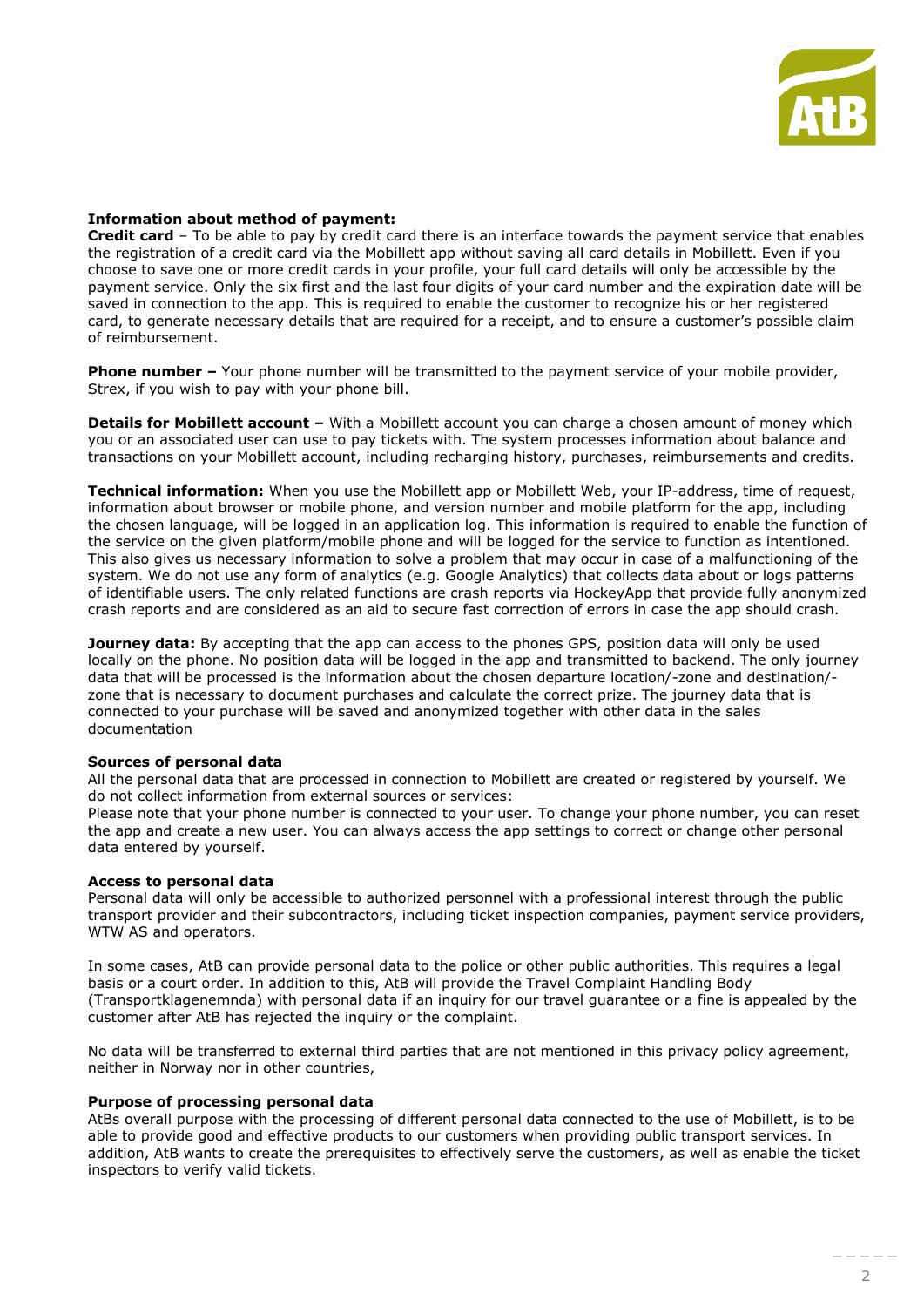

It is optional to use Mobillett. If you choose not to use the service, you can choose to buy tickets in alternative ways, such as AtBs homepage, in the service center, aboard the vehicle or means of transport, by SMS, from retailers or ticket and parking machines in Trondheim city center.

Information used in statistics is anonymized and can therefore not be traced to you as a person. Furthermore, statistics are used to improve and develop our services towards our customers. Examples for when statistics come to good use is when we need to know the number of passengers travelling between specific zones, the number of tickets sold in each category and the number of tickets bought on each mobile platform (Android or iOS). AtB collects information from the tickets purchased in the Mobillett app.

#### **Treatment basis**

AtBs treatment of personal data is based upon the customers registration of a user that enters an agreement with AtB when buying a product. AtB will save these data for as long as the customer maintains a customer profile with a registered user in Mobillett. The customer can then buy a new product at any time. The basis of agreement is pursuant point (c) of Article 6 (1) of the personal data regulation, providing treatment when treatment is necessary to fulfill an agreement the registered person is a part of, or to implement actions on behalf of the registered person prior to entering an agreement.

Treatment for statistical purposes is pursuant point (e) of Article 6 (1) of the personal data regulation and § 8 of the Norwegian Personal Data Act, since it is necessary for statistical purposes in the interest of the public.

### **Information security and secure saving of personal data**

AtB follows the requirements to information security in chapter 2 of the personal data regulation and the regulations of the industry norm.

AtB can use travel data together with customer data when it is initiated by yourself. This can occur in case of a complaint on the travel guarantee, complaints on fines or other inquiries on your behalf.

AtB will not use travel data together with customer data to create statistics, when charging business partners and usually not when troubleshooting.

#### **Approach to access requests, correction or deletion.**

You have the right to access personal data about yourself and can demand correction of wrong or incomplete information about yourself. Furthermore you can demand deletion of unnecessary information about yourself.

If you wish to access or correct/delete your personal data saved by AtB, you will have to request this in written form - either to: [atb@atb.no,](mailto:atb@atb.no) by mail or in person at our service center.

When contacting us by mail, please use the following address:

AtB AS v/ Kundesenteret Prinsens gate 39 7012 Trondheim

Errors in your personal data treated by AtB can easily be corrected if you contact the service center.

If you wish to delete your customer relationship together with your personal data, you can do this too by contacting the service center.

The phone number to the AtB service center is: +47 478 02 820

Our customer service can help you to contact the privacy representative if you have specific questions about AtBs treatment of your personal data in cases where you cannot find an answer in this Privacy Policy Agreement. Should you need to get in touch with the privacy representative directly, you can send a letter to AtB marked "personvernombud" or by email to: [personvernombud@atb.no](mailto:personvernombud@atb.no), or call +47 478 02 820 and ask to be forwarded to the privacy representative.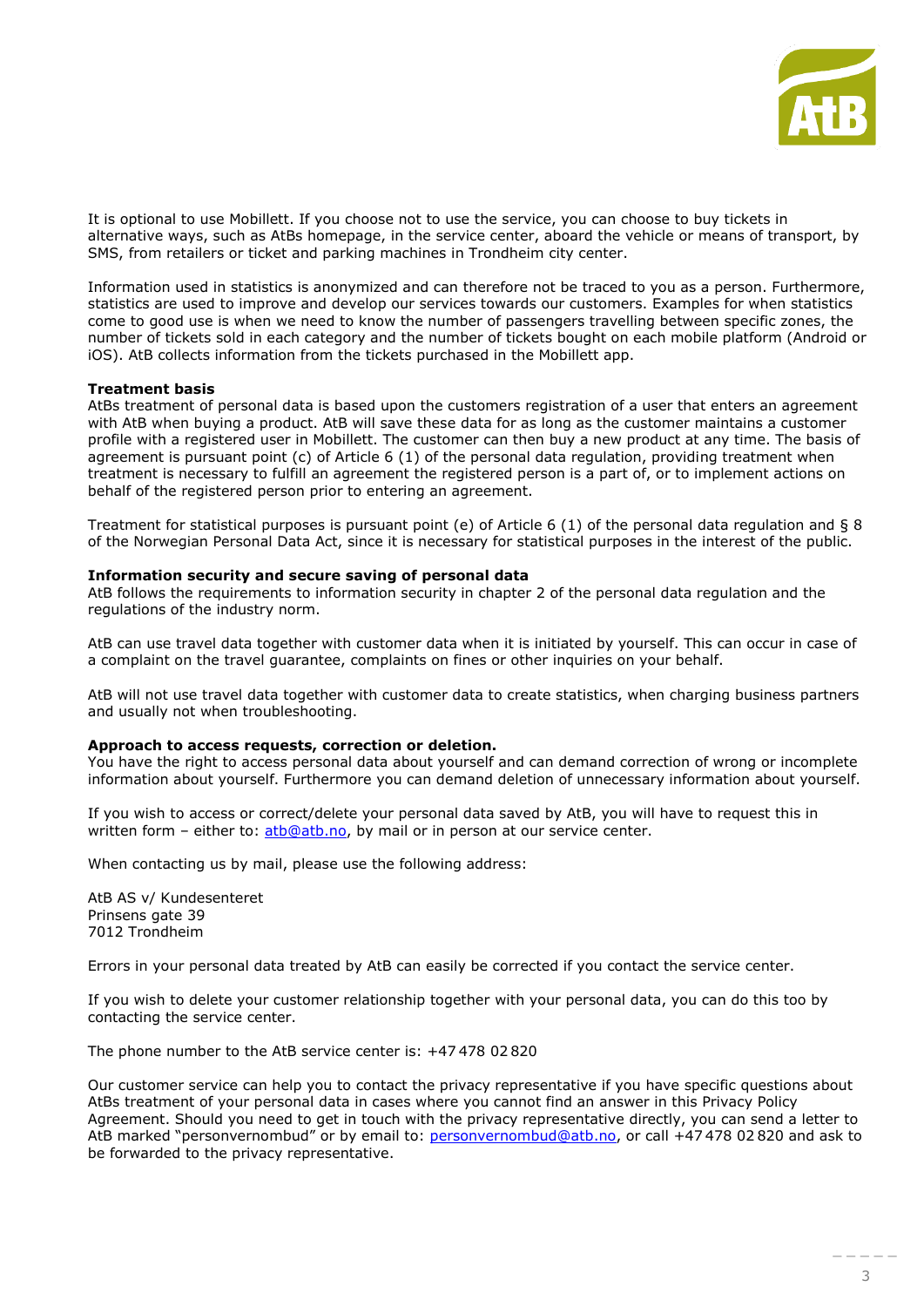

AtB will answer your request as soon as possible and within 30 days. We will ask you to confirm your identity or to give further information before you can claim your rights towards us. We do this to make sure that we only grant access to your personal data to yourself and not to someone claiming to be you.

## **Other rights**

You have the right to object against the treatment of personal data. At any given time, due to reasons of your specific situation, you can object against treatment of personal data about yourself. The treatment must be pursuant point (e) or (f) of Article 6 (1), including profiling according to the mentioned regulations. AtB can no longer treat your personal data unless the company can prove important and rightful reasons to treat your data that overgo your interests, rights or freedom, or to define, claim or defend legal claims

You have the right to data portability, the right have the personal data transmitted from one company to another as stated in article 20 of the personal data regulation. The registered person shall have the right to receive personal data about him or her that AtB has received in a structured, commonly used and machinereadable format and have the right to transmit those data to another data controller without hindrance from the data controller to which the personal data have been provided. This requires that the processing is based on consent pursuant point (a) of Article 6 (1), point (a) of Article 9 (2) or an agreement pursuant point (b) of Article 6 (1) in the personal data regulation. The processing is to be carried out by automated means.

To exercise your rights, the approach will be as described above in point 3.7.

If you experience that our processing of personal data does not adhere to our description here or that we do not adhere to the Data Protection Act in other ways, we ask us to contact us. If needed, you can file a complaint to the Norwegian Data Protection Authority (DPA). You can find information about how to contact the DPA on their website: [www.datatilsynet.no](http://www.datatilsynet.no/)

## **Use of Data Processors**

AtB may share your personal data with «Data Processors». Data processors are subcontractors that process personal data *on behalf of* AtB, as stated in the Data Protection Act §2. This applies to suppliers of ticketing and other systems where you as a customer may enter your personal data. Either in the form of a user profile connected to your journeys or when complaining about a rejected inquiry for our travel guarantee or a fine where AtB will have to proceed a case after you have made an inquiry.

These data processors cannot use personal data in any other way than to provide the service as agreed upon with AtB in a Data Processing Agreement. AtB take special precautions to ensure that our data processors act according to the Data Processing Agreement, this Privacy Policy Agreement and the Norwegian Data Protection Act.

AtB will only make us of data processors located in Norway, EU/EEA countries or countries that have sufficient privacy laws.

The following subcontractor is used for all of AtBs services and products connected to Mobillett:

WTW AS Vestre Rosten 78 7075 Tiller Org.nr.: 981509684

# **Automatic registration of customer information when visiting our website**

As one of many websites, AtB uses cookies and similar technologies on our website. As a result, certain types of data about you as our customer will be registered and stored automatically when you visit our website. These data are used to register and analyze "traffic patterns" on our website. The information is used to identify how visitors navigate on our sites, how much time they spend on a site, what services they use and where they are from.